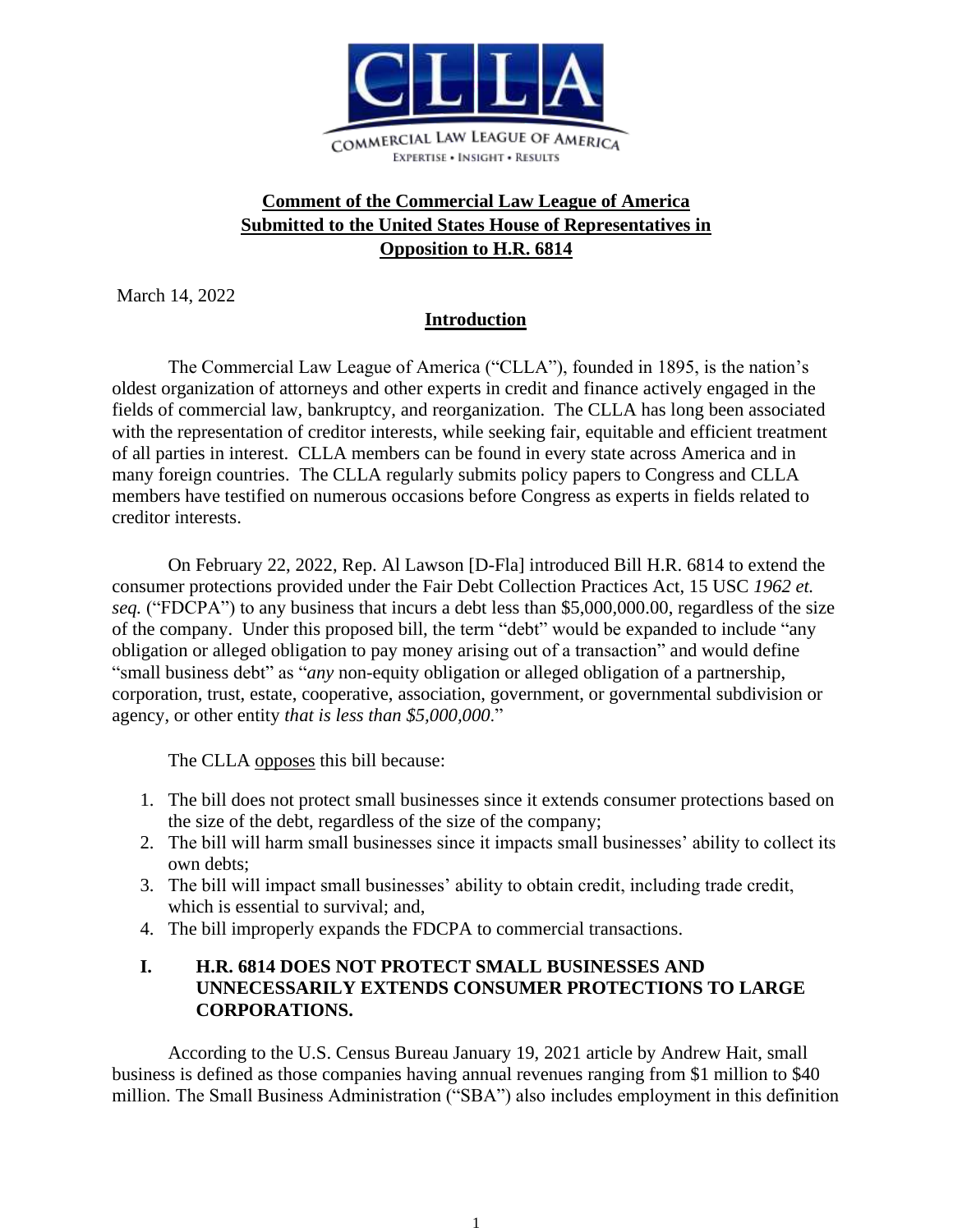

and generally defines small businesses as companies with  $100$  to over  $1,500$  employees.<sup>1</sup> The Affordable Care Act defines a small business as those with 50 or fewer full-time equivalent employees. Although the I.R.S. does not specifically define a small business, it provides resources only for small businesses with assets under \$10 million. In comparison, H.R. 6814 does not define small business. Rather, if passed, it would extend consumer protection laws to *all* businesses, regardless of size, as long as the particular *obligation is less than \$5,000,000.00*, Since the vast majority of small business transactions are under the \$5,000,000 limit proposed in the legislation, ALL small businesses would be covered by this bill which will only further unlevel the playing ground in favor of major corporations.

For example, if a small business (as defined under the SBA) such as mom-and-pop store, sells \$500,000.00 of product to Amazon, which has \$470 billion in annual revenue, then it would be subject to the FDCPA under this Bill and would be required to treat Amazon as a small business. Likewise, if Amazon were to sell product worth \$4,999,999 to Zappos, which has annual revenue greater than \$2 billion and fails to pay its bill, then Zappos would be deemed a small business under this Bill and Amazon would have to comply with the FDCPA. Clearly, extending consumer protections to large corporations does not protect the small businesses that is intended to protect.

Moreover, extending FDCPA protections to all businesses will give large businesses another weapon in their efforts to monopolize market share. Given the power of these corporations and their available funds, H.R. 6814 will allow them to utilize the FDCPA as a sword, rather than a shield, and sue small businesses for alleged violations - leading to increased litigation *against* small businesses and a boon to large corporations and their attorneys. These types of lawsuits will likely lead to more small business failures as it is unlikely that small businesses could afford to defend themselves against corporations who have amassed large fortunes.

# **II. H.R. 6814 WILL ACTUALLY HARM THE SMALL BUSINESSES THAT IT WAS INTENDED TO HELP AND IMPAIRS PRINCIPLES OF COMMERCE.**

Under H.R. 6814, a company with a "small business debt" would be protected like a consumer under the FDCPA. However, this bill disregards the fact that many small businesses are the creditors who are trying to collect the debts owed to them.

Small businesses with fewer than 500 employees make up 99.7% of all business in the U.S..<sup>2</sup> The Chamber of Commerce estimates that almost 50% of the entire US work force is made up of these small businesses. Given that small businesses account for 99.7% of U.S. firms, expanding this consumer protection law to almost all businesses will have a substantial effect on the U.S. economy. And, forcing small businesses to take on the added regulatory burdens and

<sup>1</sup>*What Is the SBA's Definition of Small Business (And Why)?* (*Fundera*, G. McIntyre, 9/24/20). Retrieved from https://www.fundera.com/blog/sba-definition-of-small-business

<sup>2</sup> *Small Business Statistics: 19 Essential Numbers to Know* (2022) (*Fundera*, G. Schmid, 12/21/22) . Retrieved from https://www.fundera.com/blog/small-business-statistics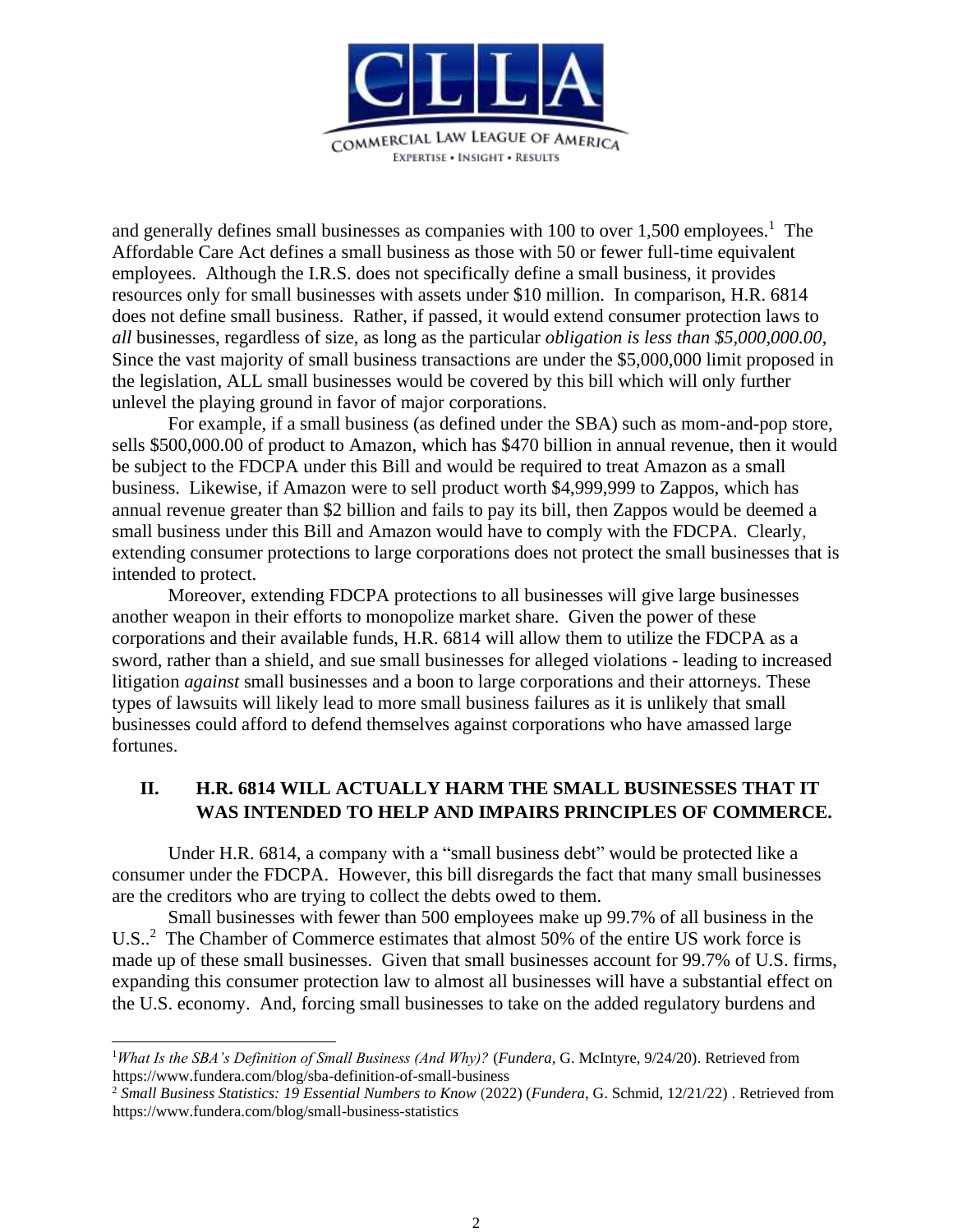

expenses of complying with the FDCPA will make it more difficult to collect their debts and sustain their operations.

The following is an example of the harm that could come to the 99.7% of U.S. businesses should this bill becomes law:

A Long Island commercial fisherman wakes up at 3:00 a.m. to go fishing and uses a small, local courier to deliver fresh fish to local grocery stores and restaurants, including to some that are part of a nationwide chain. He includes an invoice with the delivery of fish, setting forth a thirty-day payment date, and relies on this payment in order to timely pay his courier. The grocery store and restaurant sell the fish, and usually pay the fisherman within the due date, but not this time. When sixty to ninety days pass without being paid, the fisherman, who is unable to pay his courier, hires a collection agency to collect against the grocery store or restaurant who did not pay. In response, the grocery store or restaurant files a suit against the agency for alleged FDCPA violations, further delaying recovery of the debt owed to the small commercial fisherman. This delay would severely hurt the fisherman since he remains unpaid and is not able to pay his courier, and both may end up going out of business as a result. Alternatively, the fisherman might shift to a COD form of business, which could result in the loss of his small business customers who do not have the cash flow to pay COD for the fish, and it could also potentially cause some stores and restaurants to raise their prices for selling the fish. Since many small businesses are unable to absorb these costs, the impact to the supply chain could cause economic distress and failure to these other small companies, to the benefit of large companies. This is just one example of how curtailing the collection rights of one small business HURTS other small entrepreneurs, and creates an endless domino effect resulting in a significant collapse of the country's businesses and commerce.

#### **III. THE BILL WILL IMPACT SMALL BUSINESSES' ABILITY TO OBTAIN CREDIT.**

The US has a credit based economy. Industry and commerce thrive because banks and financial institutions extend credit to enable business growth. When one business loses its normal ability to obtain loans, the resulting loss of production, revenue and lag in receipt and payment of receivables, sets off a chain of events that affects the production, payment of receivables, and receipt of revenue for other businesses. In such instances, businesses may attempt to manage and collect receivables on their own or hire attorneys or collection agencies to resolve issues associated with outstanding receivables. Such efforts are critical to the foundation and continuation of credit-based transactions and business relationships. Should H.R. 6814 pass, it will disrupt the normal operations of businesses by severely impacting the extension of trade credit to small businesses and their ability to obtain business loans, which are essential to their survival.<sup>3</sup>

<sup>3</sup> *10 Stats That Explain Why Business Credit is Important for Small Business,* [\(Marco Carbajo,](https://www.sba.gov/person/marco-carbajo) March 09, 2017); Retrieved from<https://www.sba.gov/blog/10-stats-explain-why-business-credit-important-small-business> ("Having access") to business credit is the lifeline for a business")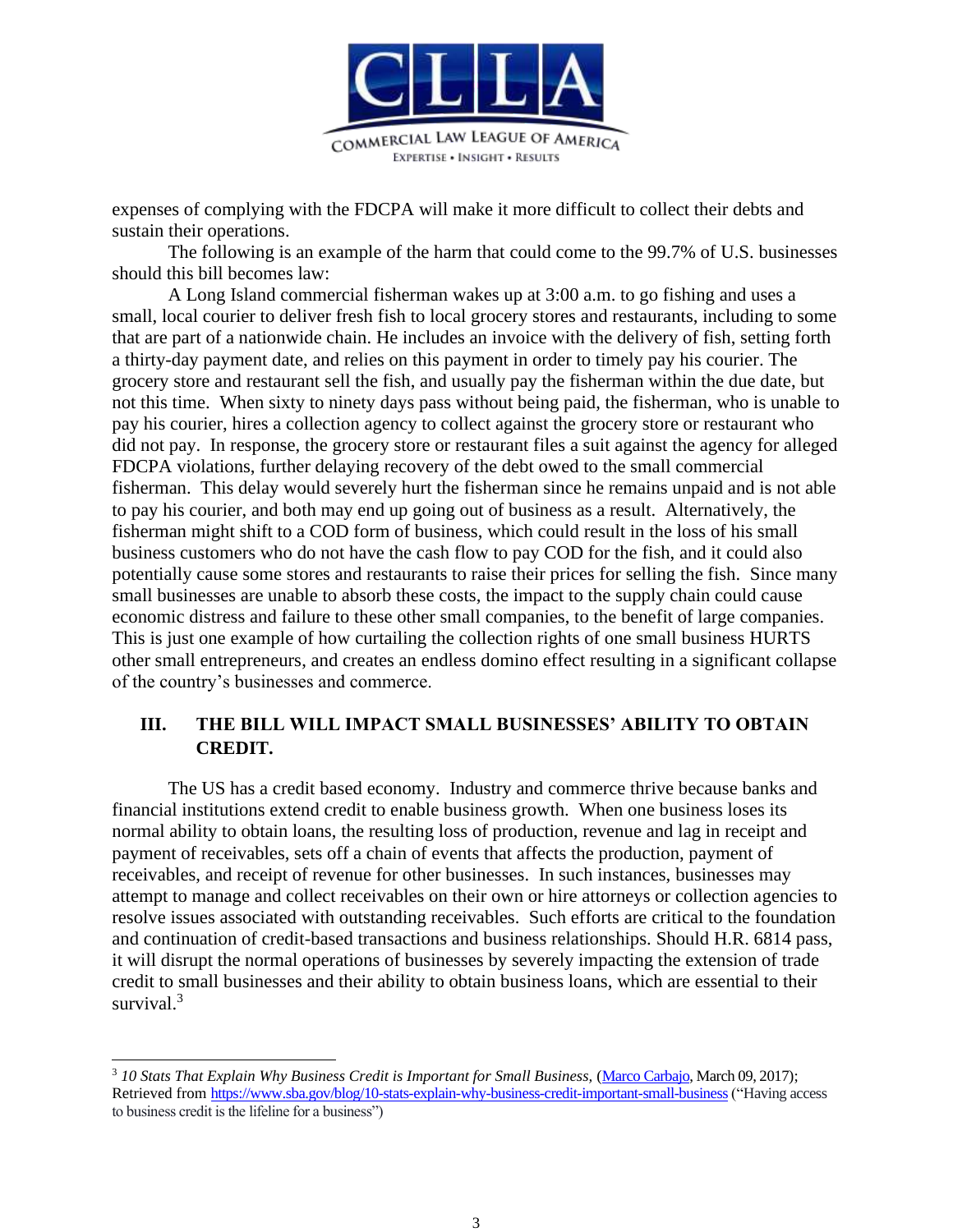

According to the Small Business Administration, Office of Advocacy, small business loans are crucial to the success of these businesses and policies should be adopted to increase small business loans, not deter them.<sup>4</sup> Despite the necessity for business loans, most small businesses are self-funded (80%) and only a small majority receive bank loans (16%). The average Small Business Administration loan is \$417,316.00. According to the CARES Act statistics, 11,475,003 businesses received loans averaging \$69,087.00, with an average company size of eight employees. Moreover, around 27% of businesses have stated in the past that they were not able to receive the funding they needed and 46% stated they rely on personal credit cards.5 This lack of access to business credit prevents small businesses from growing (especially for women- and minority-owned businesses), and can lead to lost sales or employee  $l$ ay-offs<sup>.6</sup>

Given the difficulty of obtaining business loans, many businesses rely on their vendors to extend lines of credit or credit limits for their very survival as those creditors are usually more willing to negotiate timing and terms for their customers.<sup>7</sup> Trade credit is especially popular for international businesses.<sup>8</sup> As a result, the use of trade credit has increased significantly as of December 2021 and is at the highest level in almost eighteen years, with the extension of credit increasing to 72.3 from an all-time low of 41.6 two years ago.<sup>9</sup> However, if H.R. 6814 passes, it will affect accounts receivable as trade credit may be reduced. Without these types of revolving debt, small businesses would simply be unable to operate given that 82% of failed businesses cite cash flow problems as a factor in their failure, which includes not only the cash on hand, but the timing of cash infusion into the business.<sup>10</sup> Thus, if a business operates on an invoicing system, but its collection efforts are stymied, it will likely end up with a cash flow problem.<sup>11</sup> Any legislation that disrupts business operations should not be considered by Congress since small businesses are the backbone of this country.

Additionally, this bill also will have a negative effect on the Small Business Administration's loan program. If a small business is stymied from collecting debts owed to it, a lender will not make a loan to that small business. As to debtors, this bill disregards the fact that most small businesses want to pay their debts and most creditors do provide an opportunity to work out a reasonable repayment schedule. If those small businesses can work out a debt repayment, then that small business can continue to purchase product to fill its shelves.

<sup>4</sup> *Effects of Small Loans on Bank and Small Business Growth* (Emrehan Aktug, Dr. Devrim Ikizler, Assoc. Prof. Timur Hulagu Intelligent Analytics and Modeling Austin, TX 78702); Office of Advocacy U.S. Small Business Administration under contract number 73351019P0056 Release Date: March 2020

<sup>5</sup> *Small Business Statistics: 19 Essential Numbers to Know* **(**2022) (*Fundera*, G. Schmid, 12/21/22)

https://www.fundera.com/blog/small-business-statistics

<sup>6</sup> *Id.*

<sup>7</sup> Washington Post, U.S. Firms Extend Credit at 'Ballistic' Pace in Bet on a Recovery (Molly Smith, Jan. 7, 2022). Retrieved from https://www.washingtonpost.com/business/on-small-business/us-firms-extend-credit-at-ballisticpace-in-bet-on-a-recovery/2022/01/06/3d4df5d0-6f0b-11ec-b1e2-0539da8f4451\_story.html

<sup>8</sup> *Id.* 9 *Id.*

<sup>10</sup> *Small Business Statistics: 19 Essential Numbers to Know* (2022) (*Fundera*, G. Schmid, 12/21/22) . Retrieved from https://www.fundera.com/blog/small-business-statistics

<sup>11</sup> See *Id.*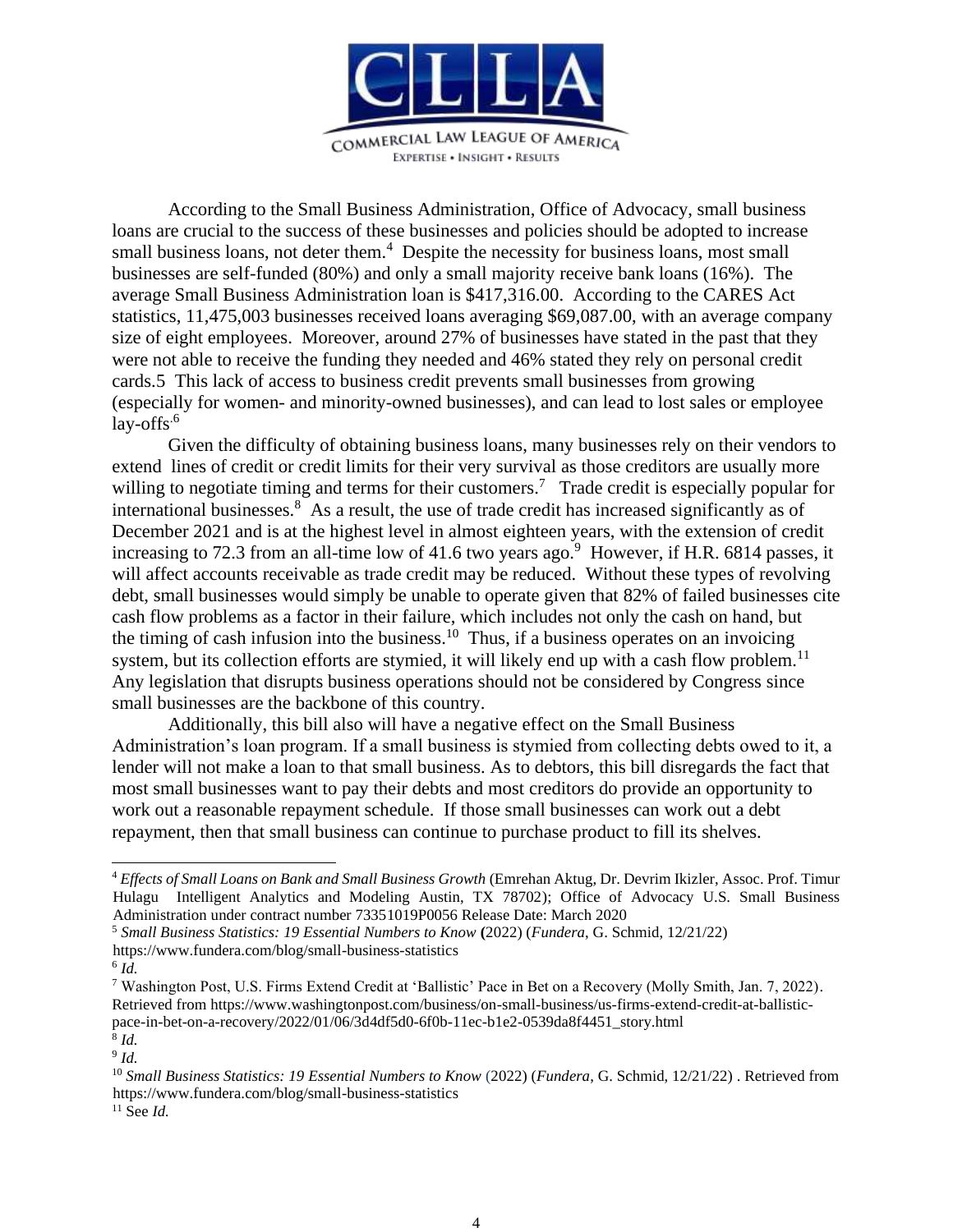

# **IV. THE BILL IMPROPERLY EXPANDS CONSUMER PROTECTIONS TO BUSINESS TRANSACTIONS THAT ARE NEGOTIATED AT ARM'S LENGTH BETWEEN MERCHANTS.**

On September 20, 1977, H.R. 5294 was introduced to Congress to amend the Consumer Credit Protection Act and address consumers' complaints about abusive debt collection tactics. "Findings and Purpose Section 802(a) reads:"…[a]busive debt collection practices contribute to the number of personal bankruptcies and marital instability, including the loss of jobs, and invasion of individual privacy." The term debt was defined as "any obligation or alleged obligation of a consumer to pay money arising out of a transaction in which…the subject of the transaction are primarily for personal, family, or household purposes." The bill was signed into law by President Carter. The FDCPA followed shortly thereafter and became law in 1978. It was designed to protect consumers from abusive, deceptive, and unfair debt collection practices. Although the FDCPA has undergone many changes in the last forty-four years, the core purpose remains: To protect *unsophisticated consumers* from abusive debt collectors

Despite the historical context and purpose of the FDCPA, H.R. 6814 attempts to extend these consumer protections to commercial transactions to allegedly safeguard small businesses, promote entrepreneurism, and to protect small business loan borrowers and owners from predatory practices.<sup>12</sup> While the CLLA agrees that small businesses are the backbone of our country, the FDCPA was not designed or intended to govern the collection of business debt as businesses are held to a higher standard than unsophisticated consumers and business transactions are generally negotiated at arm's length between merchants. Moreover, imposing additional regulations on 99.7% of U.S. businesses do not safeguard small businesses, and may actually reduce entrepreneurism as small businesses have reported that regulatory burdens are one of the top challenges to running a small business.13

Small business owners are generally entrepreneurs who accept a certain amount of risk when opening their businesses. These entrepreneurs enter the world of commerce in order to reap the reward of personal financial independence. Moreover, small business debt differs from consumer debt in that business debt is not incurred for necessities, such as medical care and education. Small businesses also have built in protections such as corporate entities and LLCs which, in most cases, insulate the owners from personal liability for corporate debt. In fact, only about 10% of small businesses operate as sole proprietorships. Thus, most small business owners do not need the "protection" allegedly being proposed by H.R. 6814.

<sup>&</sup>lt;sup>12</sup> Al Lawson Press Release, February 22, 2022. Retrieved from https://lawson.house.gov/media/press-releases/-usrep-al-lawson-re-introduces-bill-to-protect-small-businesses-from-harassment-by-debt-collectors.

<sup>13</sup> *Small Business Statistics: 19 Essential Numbers to Know* (2022) (*Fundera*, G. Schmid, 12/21/22) . Retrieved from https://www.fundera.com/blog/small-business-statistics